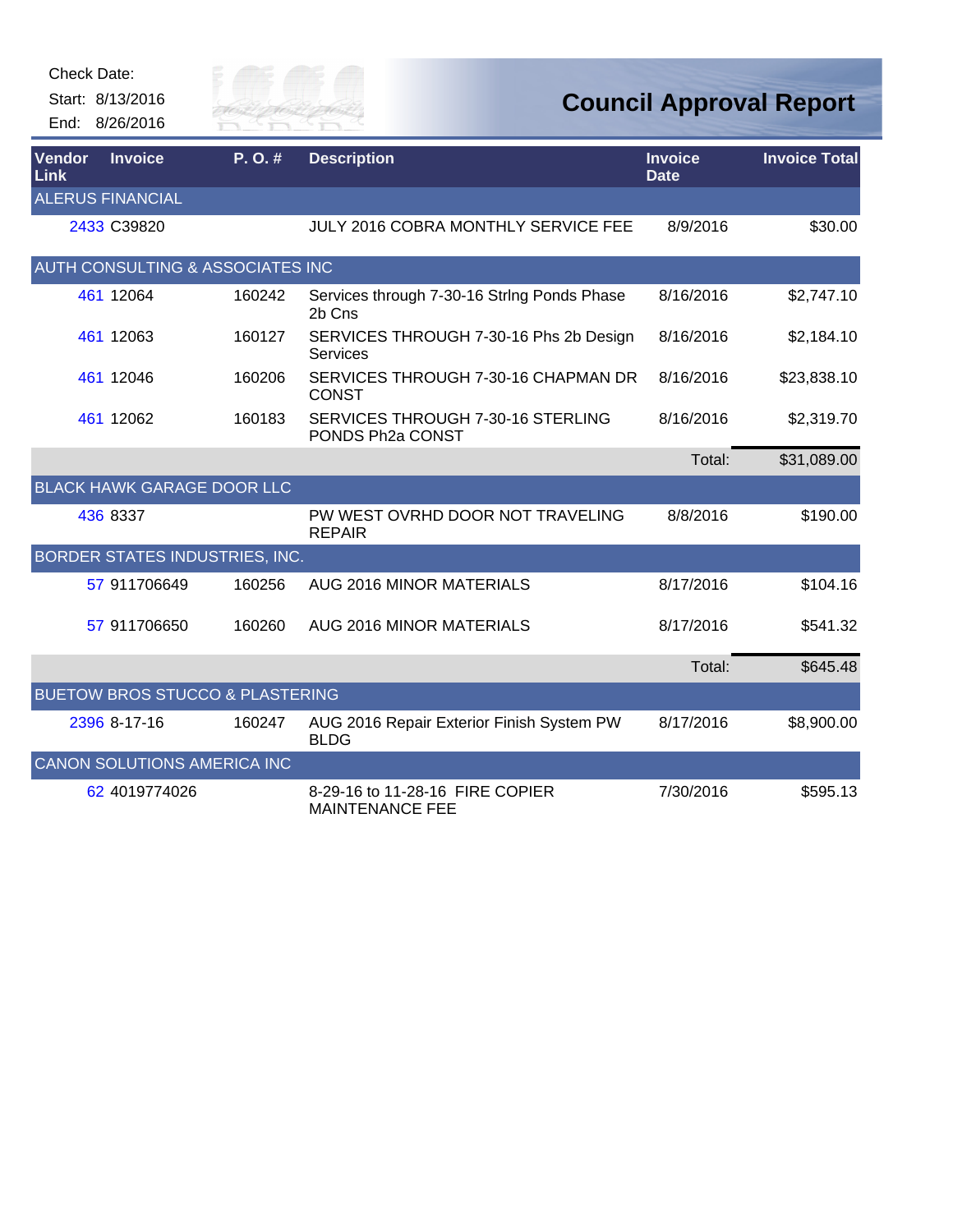Start: 8/13/2016

End: 8/26/2016



| Vendor<br><b>Link</b> | <b>Invoice</b>                    | P.O.#  | <b>Description</b>                                        | <b>Invoice</b><br><b>Date</b> | <b>Invoice Total</b> |
|-----------------------|-----------------------------------|--------|-----------------------------------------------------------|-------------------------------|----------------------|
|                       | <b>CINTAS CORPORATION #754</b>    |        |                                                           |                               |                      |
|                       | 70 754621896                      | 160015 | 8-3-16 CINTAS WWTP UNIFORMS                               | 8/3/2016                      | \$36.20              |
|                       | 70 754621895                      | 160014 | 8-3-16 CINTAS WATER UNIFORMS                              | 8/3/2016                      | \$63.05              |
|                       | 70 754621893                      | 160013 | 8-3-16 CINTAS ELECTRIC UNIFORMS                           | 8/3/2016                      | \$210.86             |
|                       | 70 754621894                      | 160020 | 8-3-16 CINTAS PW UNIFORMS                                 | 8/3/2016                      | \$189.82             |
|                       | 70 754624425                      | 160020 | 8-10-16 2016 CINTAS PW UNIFORMS                           | 8/10/2016                     | \$189.82             |
|                       | 70 754624424                      | 160013 | 8-10-16 2016 CINTAS ELECTRIC UNIFORMS                     | 8/10/2016                     | \$210.86             |
|                       | 70 754624426                      | 160014 | 8-10-16 CINTAS WATER UNIFORMS                             | 8/10/2016                     | \$63.05              |
|                       | 70 754624427                      | 160015 | 8-10-16 CINTAS WWTP UNIFORMS                              | 8/10/2016                     | \$36.20              |
|                       |                                   |        |                                                           | Total:                        | \$999.86             |
|                       | CLASSIC PROTECTIVE COATINGS, INC. |        |                                                           |                               |                      |
|                       | 2158 7-28-16 AP<br>PYMNT#2        | 160191 | THR 7-28-16 SYCAMORE WTR TWR REHAB<br><b>CONSTRUCTION</b> | 7/28/2016                     | \$354,587.50         |
|                       | COMPUTER INTEGRATION TECHNOLOGY   |        |                                                           |                               |                      |
|                       | 379 103443                        | 160240 | POE SWITCH PRESCOTT EMS FACILITY<br>PHONE/CAMERAS         | 6/15/2016                     | \$1,338.00           |
|                       | DAIKIN APPLIED AMERICAS INC.      |        |                                                           |                               |                      |
|                       | 2431 3104868                      |        | PUBLIC LIBRARY AC UNIT#4                                  | 8/10/2016                     | \$828.60             |
|                       | DELTA MANAGEMENT ASSOCIATES INC   |        |                                                           |                               |                      |
|                       | 1943 000000023039                 |        | PPE 08/14/16                                              | 8/19/2016                     | \$185.37             |
|                       | <b>DESIGNER PROPERTIES</b>        |        |                                                           |                               |                      |
|                       | 468 AUGUST 2016<br><b>SOLAR</b>   |        | AUGUST 2016 SOLAR REFUND                                  | 8/11/2016                     | \$175.04             |
| <b>DISTRICT 2 INC</b> |                                   |        |                                                           |                               |                      |
|                       | 1451 1724                         |        | SENDER, PRESSURE, PART FOR LADDER I                       | 7/27/2016                     | \$1,076.80           |
| <b>EFTPS</b>          |                                   |        |                                                           |                               |                      |
|                       | 7 000000023034                    |        | PPE 08/14/16                                              | 8/19/2016                     | \$67,727.21          |
|                       | <b>ELSTER SOLUTIONS CORP</b>      |        |                                                           |                               |                      |
|                       | 1536 9000069703                   | 160238 | AUG 2016 METER INVENTORY                                  | 8/9/2016                      | \$1,228.00           |
|                       | <b>ENTERPRISE FM TRUST</b>        |        |                                                           |                               |                      |
|                       | 456 FBN3064168                    | 160028 | AUG 2016 POOL CAR LEASE AND MAINTE                        | 8/3/2016                      | \$1,099.63           |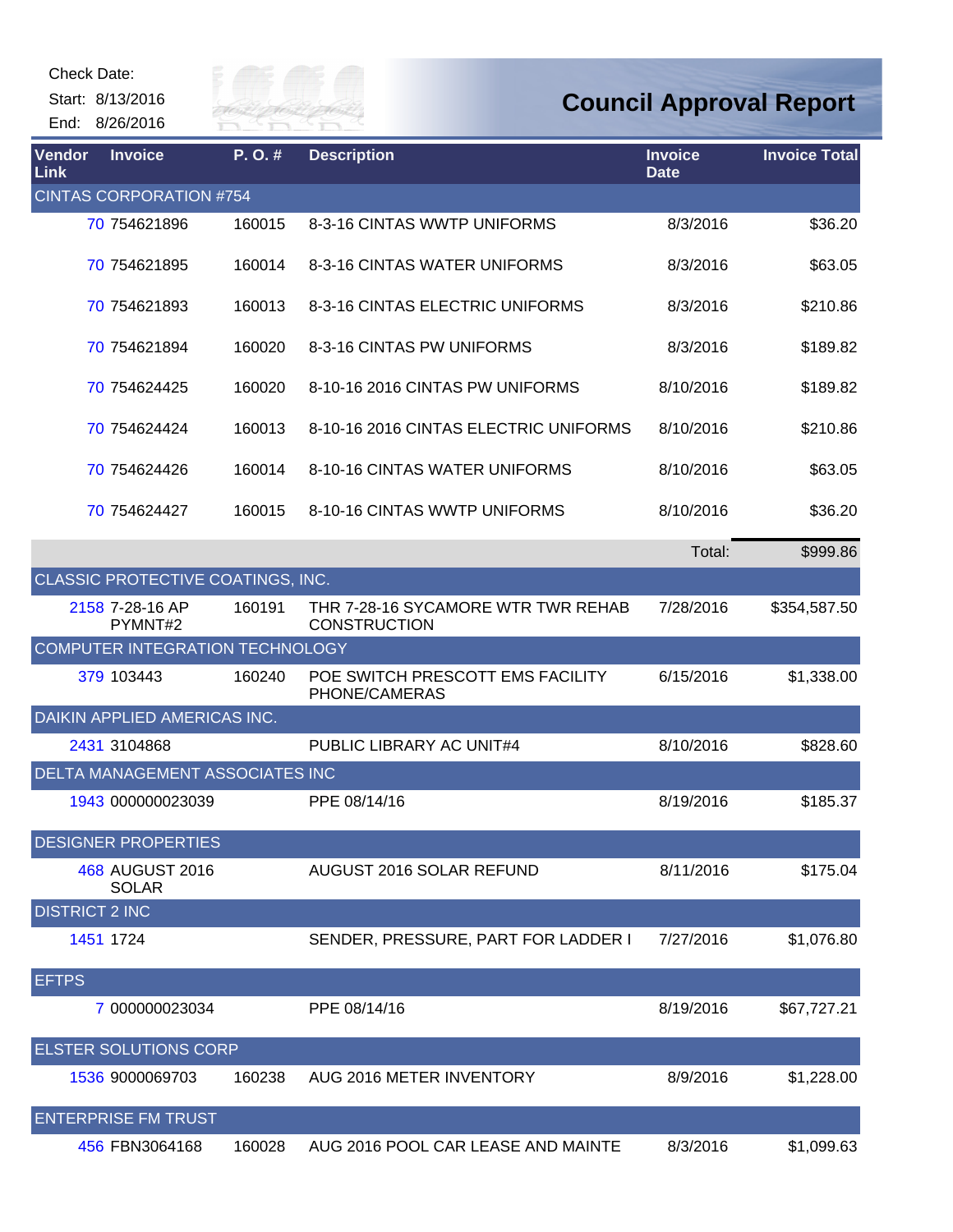| Check Date:        |                                      |           |                                                             |                               |                                |
|--------------------|--------------------------------------|-----------|-------------------------------------------------------------|-------------------------------|--------------------------------|
|                    | Start: 8/13/2016                     | City of   |                                                             |                               | <b>Council Approval Report</b> |
|                    | End: 8/26/2016                       | RIVER FAI |                                                             |                               |                                |
| Vendor<br>Link     | <b>Invoice</b>                       | P.O.#     | <b>Description</b>                                          | <b>Invoice</b><br><b>Date</b> | <b>Invoice Total</b>           |
|                    | <b>ERICKSON DIVERSIFIED</b>          |           |                                                             |                               |                                |
|                    | 1190 2016                            |           | TAX ROLL 2015 PAYABLE 2016                                  | 8/5/2016                      | \$70,000.00                    |
|                    | <b>EXPRESS PERSONNEL SERVICES</b>    |           |                                                             |                               |                                |
|                    | 109 17642274-9                       | 160137    | JULY 2016 SEASONAL SUMMER LABOR                             | 8/3/2016                      | \$256.96                       |
|                    | 109 17642272-3                       | 160137    | <b>JULY 2016 SEASONAL SUMMER LABOR</b>                      | 8/3/2016                      | \$2,184.16                     |
|                    | 109 17642273-1                       | 160137    | <b>JULY 2016 SEASONAL SUMMER LABOR</b>                      | 8/3/2016                      | \$2,512.12                     |
|                    |                                      |           |                                                             | Total:                        | \$4,953.24                     |
|                    | FIRST NATIONAL BANK - RF SECTION 125 |           |                                                             |                               |                                |
|                    | 6 000000023033                       |           | PPE 08/14/16                                                | 8/19/2016                     | \$3,317.56                     |
|                    | <b>FISCHER KIMBERLY</b>              |           |                                                             |                               |                                |
|                    | 2293 PER DIEM 8-19-<br>16            |           | 8-24 to 8-25-16 CVTC CHIPPEWA FALLS BJIA<br><b>TRAINING</b> | 7/20/2016                     | \$76.50                        |
|                    | FORUM COMMUNICATION CO               |           |                                                             |                               |                                |
|                    | 234 1751726                          |           | <b>JULY 2016</b><br>PUBLICATIONS/ADVERTISEMENTS             | 7/31/2016                     | \$628.90                       |
|                    | FREEMAN, JAMES                       |           |                                                             |                               |                                |
|                    | 389 AUGUST 2016<br><b>SOLAR</b>      |           | <b>AUGUST SOLAR REFUND</b>                                  | 8/11/2016                     | \$178.34                       |
|                    | <b>GRACE PAULSON</b>                 |           |                                                             |                               |                                |
|                    | 937 AUGUST 2016<br><b>SOLAR</b>      |           | AUGUST 2016 SOLAR REFUND                                    | 8/11/2016                     | \$122.68                       |
|                    | H&T TRUCKING, LLC                    |           |                                                             |                               |                                |
|                    | 2397 1519                            | 160248    | SAND FILL & Demolition of 206 Union Street                  | 8/18/2016                     | \$21,590.00                    |
|                    | HANTEN BROADCASTING COMPANY INC      |           |                                                             |                               |                                |
|                    | 306 JULY 2016                        |           | JULY 2016 SPORTSCASTER CLUB                                 | 7/31/2016                     | \$60.00                        |
| <b>HAWKINS INC</b> |                                      |           |                                                             |                               |                                |
|                    | 133 3930205                          | 160042    | AUG 2016 WATER DEPT - CHEMICALS                             | 8/4/2016                      | \$1,829.97                     |
|                    | <b>HELMER PRINTING INC</b>           |           |                                                             |                               |                                |
|                    | 136 07-07-2016                       |           | JULY 2016 COLOR COPIES                                      | 7/7/2016                      | \$60.00                        |

**ANTIFICIAL**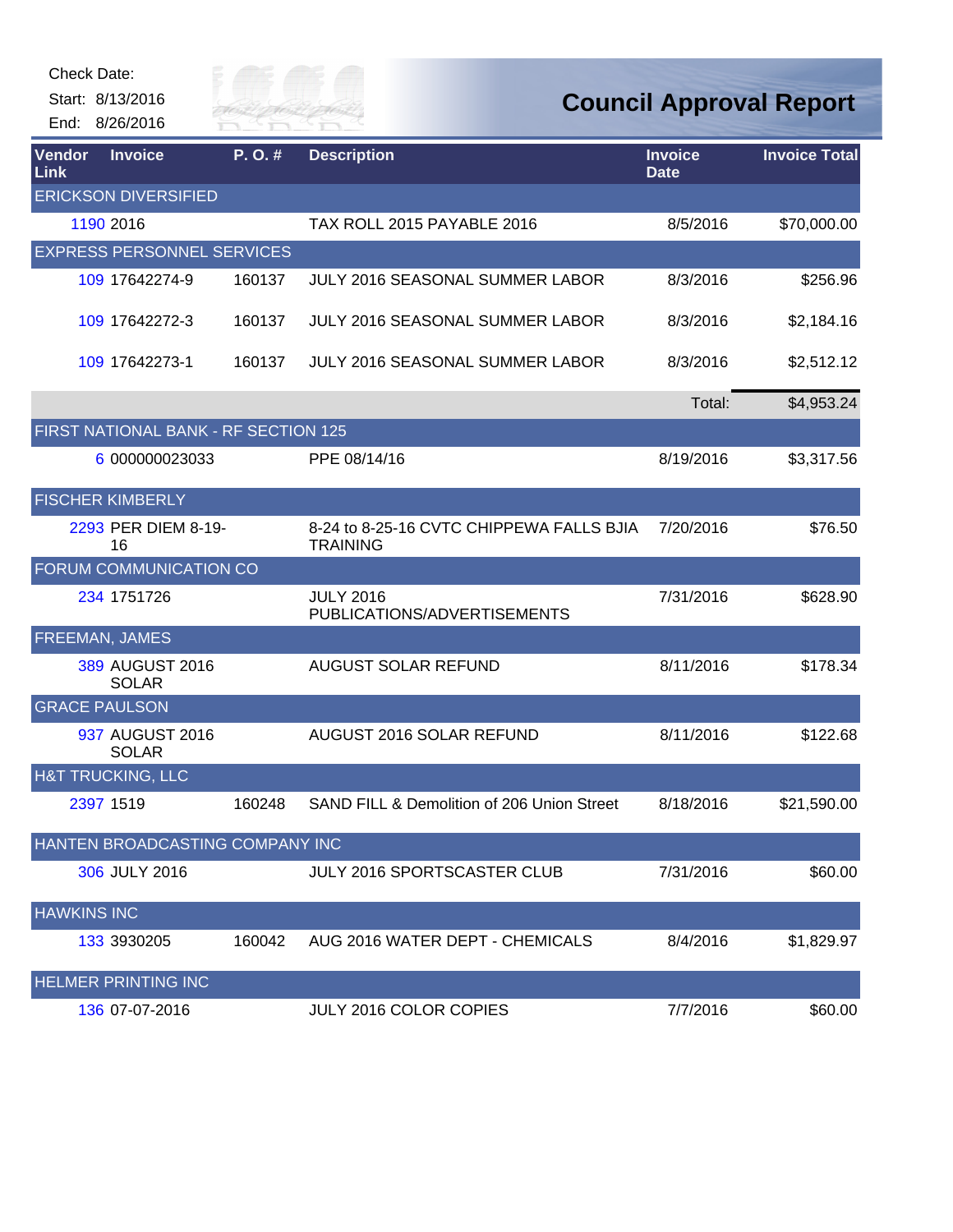| <b>Check Date:</b>  | Start: 8/13/2016                       | City of<br>River Fai |                                                              |                               | <b>Council Approval Report</b> |
|---------------------|----------------------------------------|----------------------|--------------------------------------------------------------|-------------------------------|--------------------------------|
| Vendor<br>Link      | End: 8/26/2016<br><b>Invoice</b>       | P.O.#                | <b>Description</b>                                           | <b>Invoice</b><br><b>Date</b> | <b>Invoice Total</b>           |
|                     | <b>HYDRO-KLEAN LLC</b>                 |                      |                                                              |                               |                                |
|                     | 1758 55697                             | 160239               | 2016 MAN HOLE REHABILITATION                                 | 8/11/2016                     | \$30,670.00                    |
|                     | 1758 55698                             | 160253               | AUG 2016 RESTORE MANHOLE 1897 PIPE<br><b>CONN</b>            | 8/11/2016                     | \$825.00                       |
|                     |                                        |                      |                                                              | Total:                        | \$31,495.00                    |
| <b>INFOSEND INC</b> |                                        |                      |                                                              |                               |                                |
|                     | 150 108894                             | 160055               | JULY 2016 Printing/stuffing/posting mont                     | 7/29/2016                     | \$3,130.29                     |
|                     |                                        |                      | INTERNATIONAL CITY MGMT ASSOC RETIREMENT CORP                |                               |                                |
|                     | 1 000000023028                         |                      | PPE 08/14/16                                                 | 8/19/2016                     | \$18,404.16                    |
|                     | 1 000000023029                         |                      | PPE 08/14/16                                                 | 8/19/2016                     | \$455.00                       |
|                     |                                        |                      |                                                              | Total:                        | \$18,859.16                    |
|                     | JANE MEJIA MANNETTER                   |                      |                                                              |                               |                                |
|                     | 2009 8-1-16                            |                      | 7-21-16 HENNA SERVICES 11AM - 1PM                            | 7/28/2016                     | \$100.00                       |
|                     | LEAGUE OF MINNESOTA CITIES             |                      |                                                              |                               |                                |
|                     | 660 237882                             |                      | 7-18-8-7-16 WEB ADVTSMNTS 20 DAYS<br><b>FINANCE DIRECTOR</b> | 8/8/2016                      | \$214.26                       |
|                     | <b>LOFFLER COMPANIES INC</b>           |                      |                                                              |                               |                                |
|                     | 182 2295014                            |                      | 8-15 to 9-14-16 BASE / 7-15 to 8-14-16<br><b>OVERAGE</b>     | 8/3/2016                      | \$218.24                       |
|                     | 182 2295015                            |                      | 7-15 to 8-14-16 OVERAGE / 8-15- TO 9-14-16<br><b>BASE</b>    | 8/3/2016                      | \$164.64                       |
|                     |                                        |                      |                                                              | Total:                        | \$382.88                       |
|                     | <b>MILLER, NANCY</b>                   |                      |                                                              |                               |                                |
|                     | 1448 PCARD<br><b>RMBRSMNT</b>          |                      | REIMBURSE KIDDIE PARADE/BOOK<br>GRPS/FILMS/HOSPITALIT        | 8/4/2016                      | \$77.64                        |
|                     | MINNESOTA CHILD SUPPORT PAYMENT CENTER |                      |                                                              |                               |                                |
|                     | 1618 000000023038                      |                      | PPE 08/14/16                                                 | 8/19/2016                     | \$51.00                        |
|                     | MSA PROFESSIONAL SERVICES, INC.        |                      |                                                              |                               |                                |
|                     | 1284 R07949009.0-4                     | 160142               | 5-29 to 7-2-16 ENGNR/CONST BIOSOLIDS                         | 7/13/2016                     | \$14,581.56                    |
|                     | 1284 R07949009.0-5                     | 160142               | 7-3 to 7-30-16 ENGINEERING &<br><b>CONSTRUCTION BIOSOLID</b> | 8/11/2016                     | \$18,511.32                    |
|                     |                                        |                      |                                                              | Total:                        | \$33,092.88                    |
|                     |                                        |                      | MUNICIPAL ELECTRIC UTILITIES OF WISCONSIN INC                |                               |                                |
|                     | 188 15382                              | 160106               | 3RD QTR(7-1 to 9-30-16) MEUW Regional<br>Safety Mgmnt        | 8/11/2016                     | \$9,450.00                     |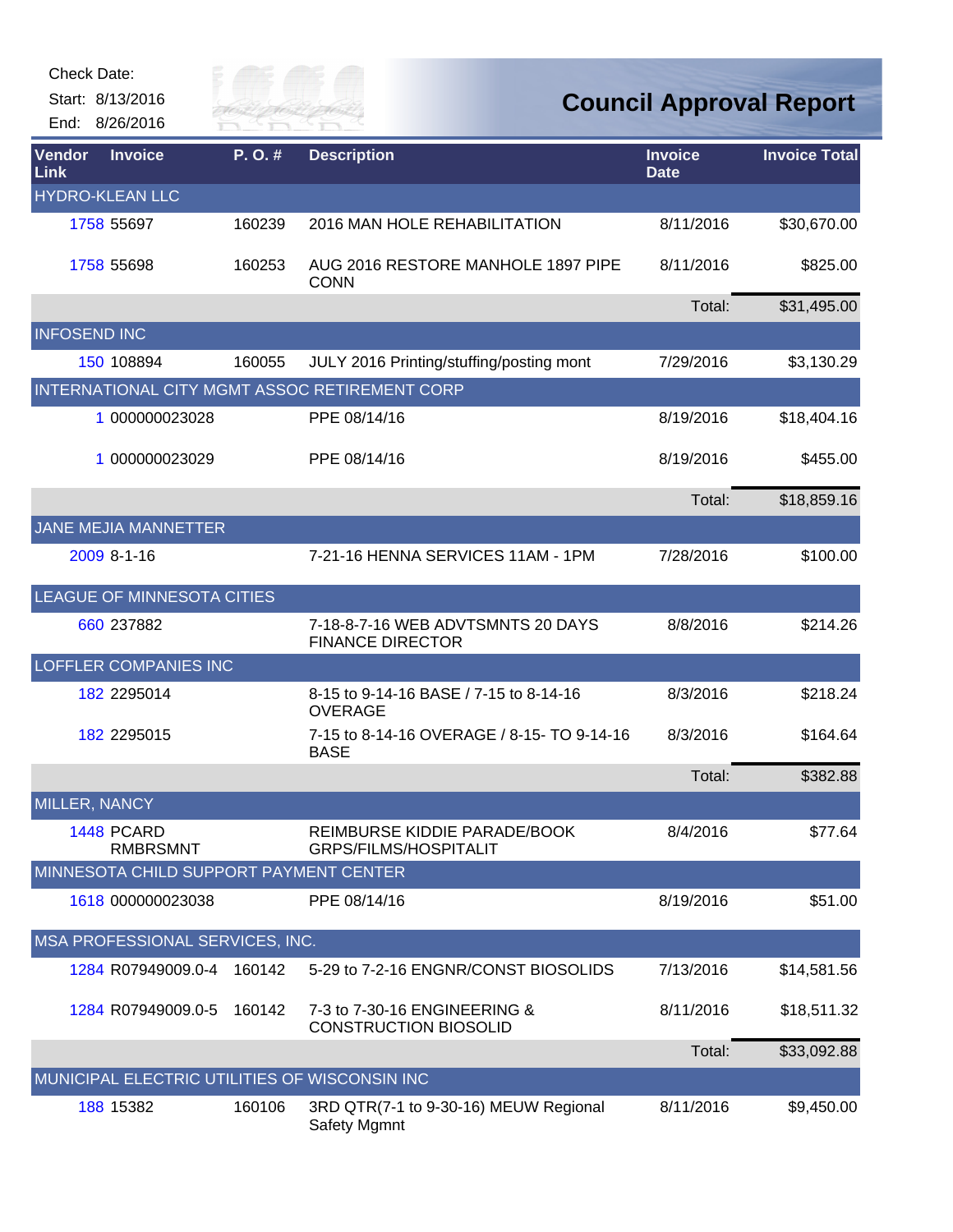## Check Date:

Start: 8/13/2016 End: 8/26/2016



## **Council Approval Report**

| <b>Vendor</b><br><b>Link</b> | <b>Invoice</b>                                | P. O. # | <b>Description</b>                                       | <b>Invoice</b><br><b>Date</b> | <b>Invoice Total</b> |
|------------------------------|-----------------------------------------------|---------|----------------------------------------------------------|-------------------------------|----------------------|
|                              | <b>NESBITT'S NURSERY</b>                      |         |                                                          |                               |                      |
|                              | 2428 6-19-16 LUNCH                            |         | POWERFUL CHOICES LUNCH                                   | 6/19/2016                     | \$250.00             |
|                              | OFFICE OF CHILD SUPPORT ENFORCEMENT           |         |                                                          |                               |                      |
|                              | 2430 000000023040                             |         | PPE 08/14/16 CASE#262280018A                             | 8/19/2016                     | \$307.38             |
|                              | ONE TIME PAY VENDOR                           |         |                                                          |                               |                      |
|                              | 9999 7-14-16 SMITH<br><b>CORY</b>             |         | RFMU REFUND OVERPAYMENT 919<br><b>SYCAMORE ST#2</b>      | 7/14/2016                     | \$120.43             |
|                              | 9999 7-14-16<br><b>AHLSTROM</b><br><b>SHA</b> |         | RFMU REFUND OVERPAYMENT 1485<br><b>WILDCAT CT#105</b>    | 7/14/2016                     | \$51.67              |
|                              | 9999 7-14-16<br>RIEDELL SAMU                  |         | RFMU REFUND OVERPAYMENT 111 1/2<br>MAIN ST#1             | 7/14/2016                     | \$63.05              |
|                              | 9999 7151618                                  |         | 2016-17 RFSD CALENDAR ADVERTISEMENT                      | 7/15/2016                     | \$300.00             |
|                              | 9999 7-15-16 LA<br><b>VENTURE R</b>           |         | RFMU REFUND OVERPAYMENT 1970 B PIKA<br>TRL               | 7/15/2016                     | \$9.49               |
|                              | 9999 7-18-16<br><b>CRANDELL</b><br><b>DAR</b> |         | RFMU REFUND OVERPAYMENT 357 N<br><b>WASSON LN</b>        | 7/18/2016                     | \$103.45             |
|                              | 9999 7-19-16 KOOB<br>LISA/AN                  |         | RFMU REFUND OVERPAYMENT 641<br><b>SUNSET LN</b>          | 7/19/2016                     | \$204.26             |
|                              | 9999 7-20-16<br><b>RENSLOW JIM</b>            |         | RFMU REFUND OVERPAYMENT 266 W<br><b>CEMETERY RD</b>      | 7/20/2016                     | \$126.33             |
|                              | 9999 7-25-16<br><b>TOUSLEY</b><br><b>CHAD</b> |         | RFMU REFUND OVERPAYMENT 337 DEVIN<br>LN                  | 7/25/2016                     | \$203.00             |
|                              | 9999 7-27-16 MC<br><b>FARLAND B</b>           |         | RFMU REFUND OVERPAYMENT 2237 GOLF<br><b>VIEW DR</b>      | 7/27/2016                     | \$168.83             |
|                              | 9999 7-29-16 TROUT<br>PHILIP                  |         | RFMU REFUND OVERPAYMENT 1960 D PIKA<br>TRL               | 7/29/2016                     | \$223.00             |
|                              | 9999 8-1-16<br><b>GRZYBOWSKI</b>              |         | RFMU REFUND OVERPAYMENT 218<br><b>CHARLOTTE ST#207</b>   | 8/1/2016                      | \$15.55              |
|                              | 9999 8-26-16<br><b>VOGLER LORI</b>            |         | CANCELED LEVEL 2@530PM AUG 8-18                          | 8/4/2016                      | \$25.00              |
|                              | 9999 8-4-16<br><b>SANDBERG</b><br><b>BARR</b> |         | HOME PERFORMANCE IMPROVEMENTS                            | 8/4/2016                      | \$50.00              |
|                              | 9999 8-25-16                                  |         | <b>2016 EFFICIENT LIGHTING MATCH</b><br><b>INCENTIVE</b> | 8/4/2016                      | \$11.07              |
|                              | 9999 SAMS SONGS<br><b>2016 PRGM</b>           |         | 2016 SAM'S SONGS SUMMER PROGRAM                          | 8/5/2016                      | \$350.00             |
|                              | 9999 8-5-16 BLOOM<br><b>MARTY</b>             |         | REFUND CUSTOMER ESTIMATED PROJ<br><b>COST</b>            | 8/5/2016                      | \$145.55             |
|                              | 9999 8-5-16<br><b>HENDRICKSON</b><br>R        |         | RFMU REFUND OVERPAYMENT 1424 S<br><b>MAIN ST</b>         | 8/5/2016                      | \$122.22             |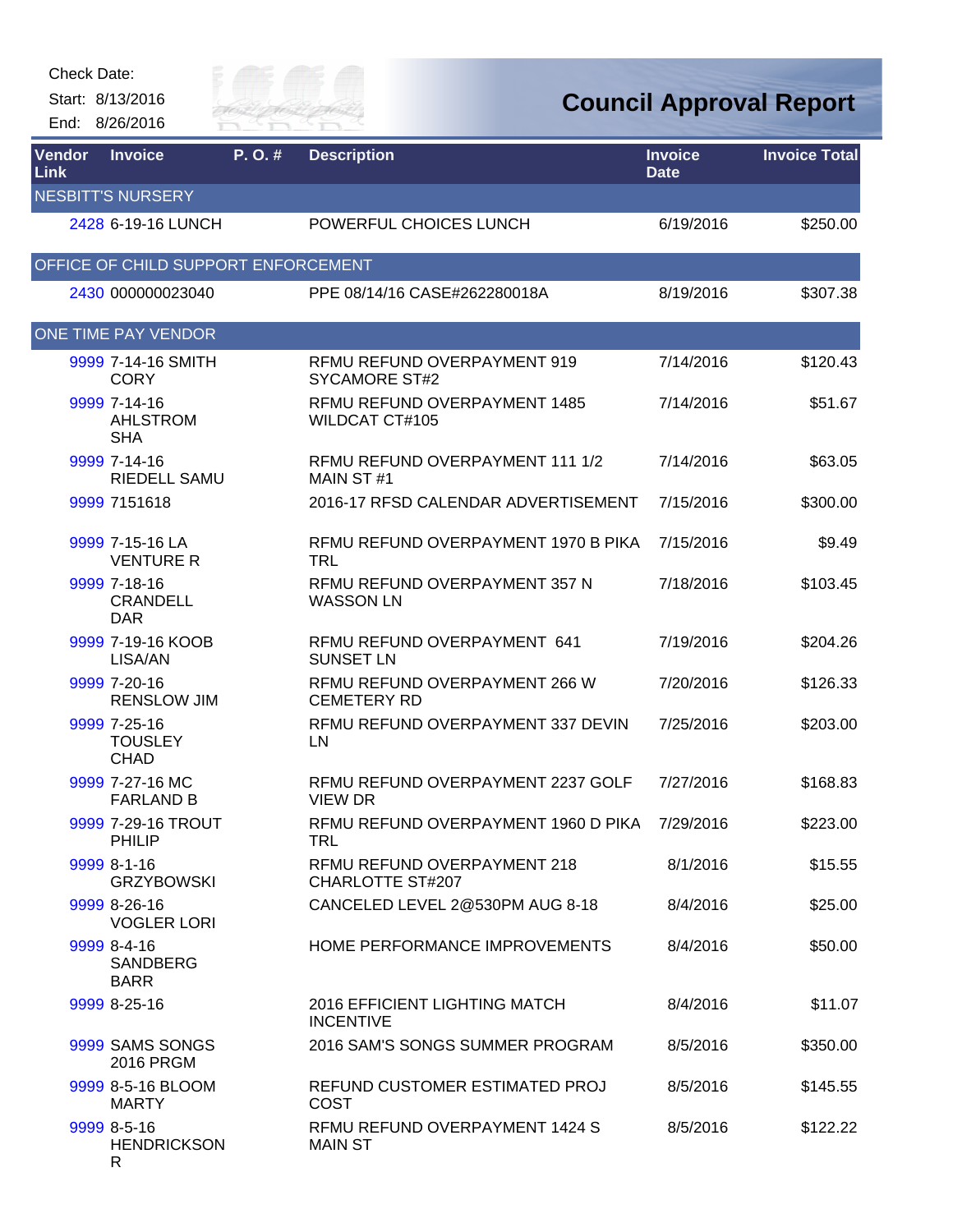Check Date:

Start: 8/13/2016





| Vendor<br>Link         | <b>Invoice</b>                                | P.O.# | <b>Description</b>                                          | <b>Invoice</b><br><b>Date</b> | <b>Invoice Total</b> |
|------------------------|-----------------------------------------------|-------|-------------------------------------------------------------|-------------------------------|----------------------|
|                        | 9999 8-5-16<br><b>ANDERSON</b><br>A/D         |       | RFMU REFUND OVERPAYMENT 548<br>APOLLO RD                    | 8/5/2016                      | \$355.16             |
|                        | 9999 8-5-16<br><b>BISCHOFF</b><br><b>MARL</b> |       | RFMU REFUND OVERPAYMENT 1450 S<br><b>WASSON LN#29</b>       | 8/5/2016                      | \$12.14              |
|                        | 9999 8-5-16 COLE<br><b>KRISTOPH</b>           |       | RFMU REFUND OVERPAYMENT 1431<br>WILDCAT CT#105              | 8/5/2016                      | \$47.41              |
|                        | 9999 8-5-16 FAULKS<br><b>MICHAE</b>           |       | RFMU REFUND OVERPAYMENT 1457<br><b>WILDCAT CT#314</b>       | 8/5/2016                      | \$135.91             |
|                        | 9999 8-5-16 WENZEL<br><b>KELLY</b>            |       | RFMU REFUND OVERPAYMENT 367<br><b>SORENSEN CT</b>           | 8/5/2016                      | \$257.73             |
|                        | 9999 8-5-16 WIESE<br>GLEN&                    |       | RFMU REFUND OVERPAYMENT 1412<br><b>RIVERSIDE DR</b>         | 8/5/2016                      | \$10.27              |
|                        | 9999 8-5-16 MOST<br><b>JENNY</b>              |       | RFMU REFUND OVERPAYMENT 549<br><b>PATRICK CT</b>            | 8/5/2016                      | \$218.30             |
|                        | 9999 8-8-16 MLTI<br><b>FMLY INC</b>           |       | <b>AUGUST 2016 MULTIFAMILY LIGHTING</b><br><b>INCENTIVE</b> | 8/8/2016                      | \$90.00              |
|                        | 9999 B KELLY 1889-<br>12                      |       | REFUND 1889-12 530 CLARK ST #4                              | 8/11/2016                     | \$38.57              |
|                        | 9999 L WARNER<br>1454-22                      |       | REFUND 1454-22 523 WASSON LN#11                             | 8/11/2016                     | \$96.16              |
|                        | 9999 R BARTON<br>2048-2                       |       | REFUND 2048-2 562 RIVER HILL DR                             | 8/11/2016                     | \$408.64             |
|                        | 9999 ST BRIDGET<br>2299-9                     |       | REFUND 214 UNION \$37 204 UNION \$24.42                     | 8/11/2016                     | \$61.42              |
|                        | 9999 S FULLER 2499<br>-0                      |       | REFUND 2499-0 507 LINDEN ST                                 | 8/11/2016                     | \$89.93              |
|                        | 9999 J DANIELSON                              |       | REFUND 2729-15 214 E MAPLE ST                               | 8/11/2016                     | \$113.99             |
|                        | 9999 W MATHERN                                |       | REFUND 2774-16 222 E LOCUST ST #202                         | 8/11/2016                     | \$8.61               |
|                        | 9999 J HARRIS 3141-<br>3                      |       | REFUND 3141-3 333 N WASSON LN                               | 8/11/2016                     | \$158.17             |
|                        | 9999 8-12-16<br><b>COMMERCE</b><br><b>BNK</b> |       | RFMU REFUND OVERPAYMENT 133<br><b>JESSICA PL</b>            | 8/12/2016                     | \$104.74             |
|                        | 9999 M BRANIGAN<br>8748-1                     |       | REFUND 8748-1 343 STEELHEAD DR                              | 8/18/2016                     | \$120.87             |
|                        |                                               |       |                                                             | Total:                        | \$4,620.92           |
|                        | <b>ONSITE WASTE MANAGEMENT</b>                |       |                                                             |                               |                      |
|                        | 1297 35524                                    |       | 2016 CLEANOUT                                               | 7/26/2016                     | \$522.48             |
| <b>PELION BENEFITS</b> |                                               |       |                                                             |                               |                      |
|                        | 5 000000023032                                |       | PPE 08/14/16                                                | 8/19/2016                     | \$4,175.66           |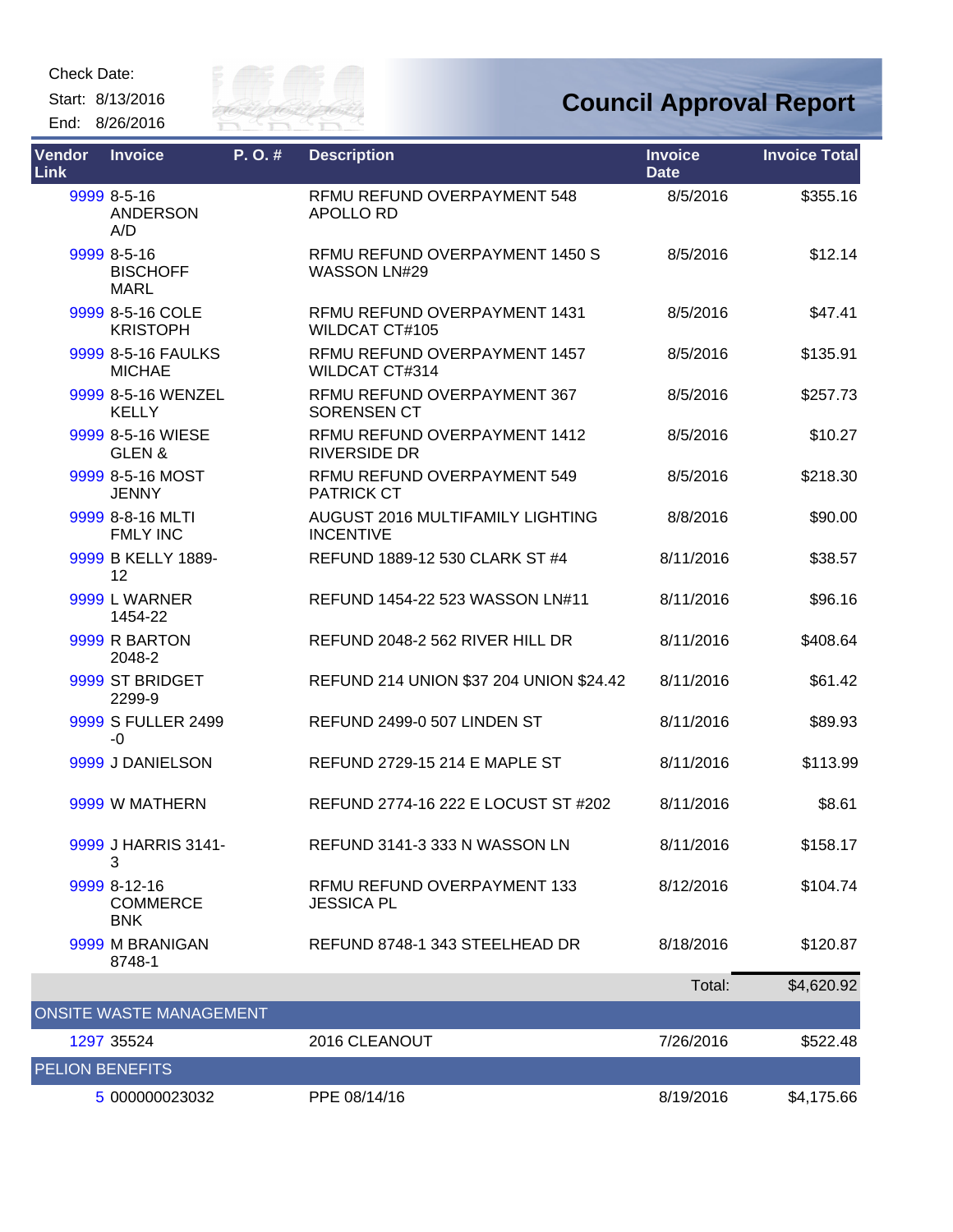| Check Date: |  |
|-------------|--|
|-------------|--|

Start: 8/13/2016 End: 8/26/2016



| Vendor<br><b>Link</b> | <b>Invoice</b>                           | P.O.#  | <b>Description</b>                                           | <b>Invoice</b><br><b>Date</b> | <b>Invoice Total</b> |
|-----------------------|------------------------------------------|--------|--------------------------------------------------------------|-------------------------------|----------------------|
| <b>PRINT ART</b>      |                                          |        |                                                              |                               |                      |
|                       | 1064 8-12-16 #3784                       |        | AUG 2016 LETTERHEAD SUPPLIES                                 | 8/12/2016                     | \$287.00             |
|                       | <b>RIVER CITY ELECTRIC</b>               |        |                                                              |                               |                      |
|                       | 1291 7-28-16                             |        | PRESCOTT AMBULANCE BUILDING WORK                             | 7/28/2016                     | \$589.49             |
|                       | 1291 7-28-16-1                           | 160244 | Replace flag lights at Ostness                               | 7/28/2016                     | \$1,095.00           |
|                       | 1291 7-28-16-2                           |        | CITY HALL DOOR OPENER/GOLFVIEW DR<br><b>METER SOCKET</b>     | 7/28/2016                     | \$360.66             |
|                       |                                          |        |                                                              | Total:                        | \$2,045.15           |
|                       | RIVER FALLS COMMUNITY THEATRE            |        |                                                              |                               |                      |
|                       | 1810 JULY-AUG 2016<br><b>WRKSPS</b>      |        | JULY - AUG 2016 SUMMER PRGRM<br><b>WORKSHOPS</b>             | 8/8/2016                      | \$5,185.00           |
|                       | RIVER FALLS HS CHEERLEADING BOOSTER CLUB |        |                                                              |                               |                      |
|                       | 1761 JULY 2016<br><b>CHEER CMPS</b>      |        | 2016 SUMMER CHEER CAMP PROGRAMS                              | 8/5/2016                      | \$770.00             |
|                       | <b>RIVER FALLS LIBRARY FOUNDATION</b>    |        |                                                              |                               |                      |
|                       | 683 2015-2016                            |        | 9 KINNI COUNTRY BOOKS                                        | 8/16/2016                     | \$90.00              |
|                       | <b>RIVER FALLS POLICE ASSOCIATION</b>    |        |                                                              |                               |                      |
|                       | 9 000000023035                           |        | PPE 08/14/16                                                 | 8/19/2016                     | \$722.50             |
|                       | <b>RIVER FALLS SENIOR CITIZENS</b>       |        |                                                              |                               |                      |
|                       | 438 AUGUST 2016                          | 160018 | AUGUST 2016 SENIOR CITIZEN DONATION                          | 8/18/2016                     | \$500.00             |
|                       | RYAN SPECIALTY GROUP, LLC                |        |                                                              |                               |                      |
|                       | 2429 450610                              |        | PUBLIC OFFICIALS POLICY PREMIUM 8-1-16<br>to 8-1-2017        | 7/29/2016                     | \$22,804.00          |
|                       | SCHWEITZER ENGINEERING LABORATORIES INC  |        |                                                              |                               |                      |
|                       | 240 39457                                | 160214 | AUG 2016 NORTH SUBSTATION<br>REPLACEMENT RELAY               | 8/10/2016                     | \$6,199.00           |
|                       | SHORT ELLIOTT HENDRICKSON INC            |        |                                                              |                               |                      |
|                       | 244 318922                               | 150377 | ENG SRVCS THR 7-31-16 PHS2/TELECOM<br><b>COM/SPRINT-TMBL</b> | 8/8/2016                      | \$7,181.34           |
|                       | 244 319394                               | 160212 | PRF ENGNR SRVCS TO 7-31-16 S MAIN ST-<br><b>CEMETERY RD</b>  | 8/10/2016                     | \$1,836.74           |
|                       | 244 319392                               | 160205 | PRF ENG SRVC to 7-31-16 LK GRG(HRTG<br>PRK-DIV ST)TRL        | 8/10/2016                     | \$4,478.92           |
|                       |                                          |        |                                                              | Total:                        | \$13,497.00          |
|                       | <b>SHRED-IT US JV LLC</b>                |        |                                                              |                               |                      |
|                       | 2387 9411817610                          | 160030 | AUG 2016 Shredding at City Hall                              | 8/4/2016                      | \$45.80              |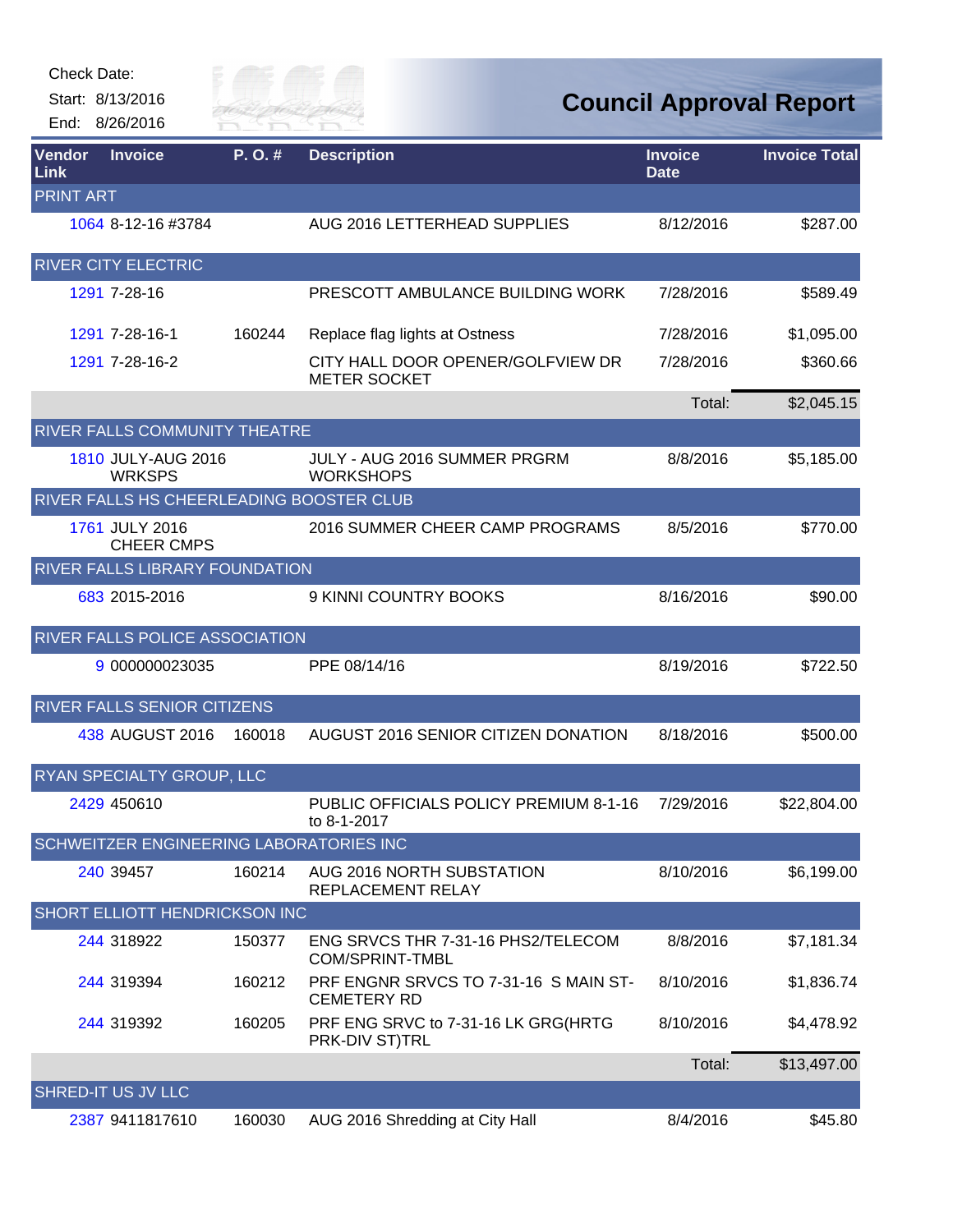| <b>Check Date:</b>    |                                          |                      |                                                              |                               |                                |
|-----------------------|------------------------------------------|----------------------|--------------------------------------------------------------|-------------------------------|--------------------------------|
|                       | Start: 8/13/2016<br>End: 8/26/2016       | City of<br>River Fai |                                                              |                               | <b>Council Approval Report</b> |
| <b>Vendor</b><br>Link | <b>Invoice</b>                           | P.O.#                | <b>Description</b>                                           | <b>Invoice</b><br><b>Date</b> | <b>Invoice Total</b>           |
|                       | SPARTAN PROMOTIONAL GROUP                |                      |                                                              |                               |                                |
|                       | 2425 533941                              | 160254               | JULY 2016 T-shirts - Renewable Energy 1s                     | 7/26/2016                     | \$2,232.75                     |
|                       | ST CROIX COUNTY HIGHWAY DEPARTMENT       |                      |                                                              |                               |                                |
|                       | 956 682                                  | 160107               | 7-17 to 7-30-16 SPRAY PATCHING                               | 8/15/2016                     | \$7,842.08                     |
|                       | STATE OF WI DEPT OF EMPLOYEE TRUST FUNDS |                      |                                                              |                               |                                |
|                       | 11 000000023036                          |                      | PPE 08/14/16                                                 | 8/19/2016                     | \$73,864.37                    |
|                       | <b>STATE TREASURER</b>                   |                      |                                                              |                               |                                |
|                       | 260 JUL-SEP2016<br><b>INV DPST</b>       |                      | JULY-SEPT 2016 BOND REDEMPTION FUND                          | 8/8/2016                      | \$437,142.00                   |
|                       | <b>STEVENS ENGINEERS</b>                 |                      |                                                              |                               |                                |
|                       | 791 10649                                | 140258               | 6-18 to 8-10-16 FNL BILL PAULSON RD<br><b>ENGNR UPGRDS</b>   | 8/10/2016                     | \$1,695.94                     |
|                       | STUART C IRBY TOOL AND SAFETY            |                      |                                                              |                               |                                |
|                       | 156 S0096736939.0 160225<br>02           |                      | 7-7-16 INV#S009673639.001 CREDIT<br><b>STERLING PONDS</b>    | 7/11/2016                     | $-$ \$33,375.00                |
|                       | 156 S009672656.00<br>2                   | 160220               | 7-7-16 INV#S009672656.001 CRDT FOR QTY<br><b>BILLED CHNG</b> | 7/11/2016                     | $-$27,360.00$                  |
|                       | 156 s009672656.003 160220                |                      | EXTRA QTY SHIPPED ADD TO<br>INV#S009672656.001               | 7/11/2016                     | \$27,518.08                    |
|                       | 156 S009673639.00<br>3                   | 160225               | EXTRA QTY ADDED TO INV#S009673639.001                        | 7/11/2016                     | \$34,545.35                    |
|                       | 156 S009706205.00                        | 160230               | STR. LIGHTS AND POLES (L. GEOR                               | 7/29/2016                     | \$4,260.00                     |
|                       | 1                                        |                      | 156 S009654093.00 160211 AUG 2016 ELECTRIC INVENTORY         | 8/1/2016                      | \$40,600.00                    |
|                       |                                          |                      |                                                              | Total:                        | \$46,188.43                    |
|                       | TOTAL EXCAVATING LLC                     |                      |                                                              |                               |                                |
|                       | 270 8-3-16 REQ<br>PYMNT#1                | 160250               | THROUGH JULY 31 2016 Chapman Drive<br>Reconstruction         | 8/1/2016                      | \$395,909.94                   |
|                       | 270 8-5-16 FNL PY<br>RQST#3              | 150224               | FINAL PAY RQST #3 WHITETAIL RIDGE<br><b>TRAIL HEAD/PAU</b>   | 8/5/2016                      | \$24,037.39                    |
|                       |                                          |                      |                                                              | Total:                        | \$419,947.33                   |
| <b>TRICIA TRAYNOR</b> |                                          |                      |                                                              |                               |                                |
|                       | 2393 PER DIEM 8-19-<br>16                |                      | 8-24 to 8-25-16 CVTC CHIPPEWA FALLS BJIA<br><b>TRAINING</b>  | 7/20/2016                     | \$76.50                        |
|                       | <b>UHL COMPANY INC</b>                   |                      |                                                              |                               |                                |
|                       | 446 45078                                |                      | LIBRARY AC UNIT#4 7-15-8-11-16                               | 8/11/2016                     | \$684.75                       |
| <b>ULINE</b>          | <b>SHIP SUPPLIES</b>                     |                      |                                                              |                               |                                |
|                       | 1097 78932663                            | 160235               | FINAL 13 of 25 Folding Picnic Tables                         | 7/29/2016                     | \$3,354.00                     |